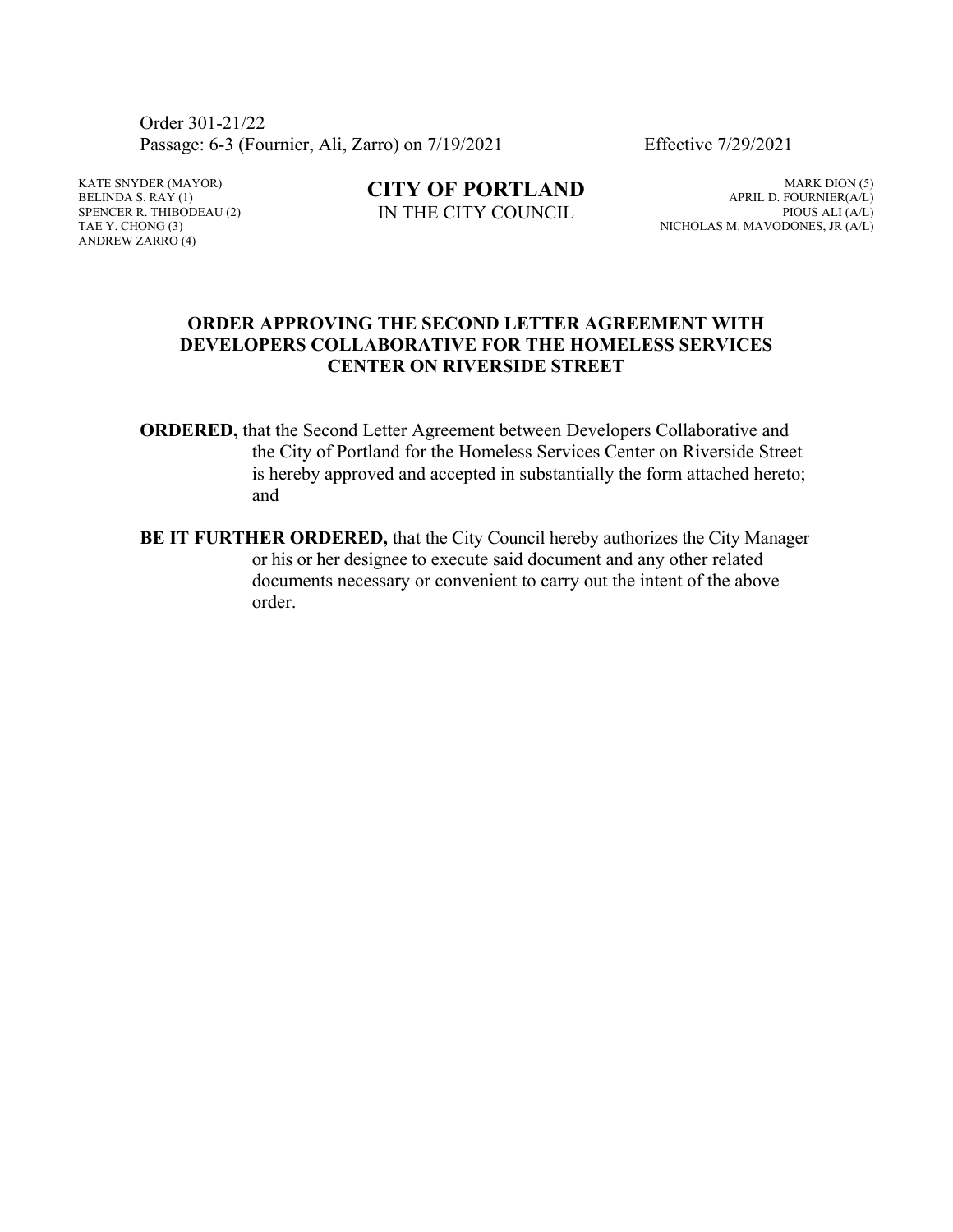

#### **SECOND LETTER AGREEMENT**

#### **Homeless Service Center, 654 Riverside Street, Portland, Maine (the "Project")**

July 29, 2021

City of Portland City Hall 389 Congress Street Portland, Maine 04101 Attn.: Jon Jennings City Manager

This is the "Second Letter Agreement" referred to in the First Letter Agreement (the "First Letter") between the City of Portland ("City) and Developers Collaborative Predevelopment LLC ("Developer") dated May 27, 2021, concerning predevelopment activities with respect to the Project. The terms of the First Letter are incorporated herein by reference, but if there are any conflicts between the terms of the First Letter and this Second Letter Agreement (referred to herein as the "Agreement"), the terms of this Agreement shall be controlling.

For valuable consideration, the receipt and sufficiency of which are hereby acknowledged, Developer and the City agree as follows:

Section 1. Duties of the Developer.

A. Obligations of Developer. Subject to the provisions of this Section, Developer shall design, seek financing and land use approvals, which shall include all regulatory approvals typically obtained except for those obtained immediately prior to construction, such as but not limited to a building permit and state fire marshal approvals (collectively, the "Approvals") for the Project, including such design as may be necessary to receive the Approvals. Developer shall keep City apprised of significant milestones in the development process with respect to the Project. City shall actively participate in the design and development process, and Developer shall accept such participation in designing and developing the Project in order to receive the Approvals.

B. Design Process; Meetings; Milestones. Developer shall arrange for and shall supervise the entire permitting and design process as to the Project, including architectural, engineering, land survey and other consultant services; review of all plans, drawings, specifications, submissions. Prior to Developer entering into any contract or agreeing to any amount of work to be performed on the Project, such contract and/or work shall be approved in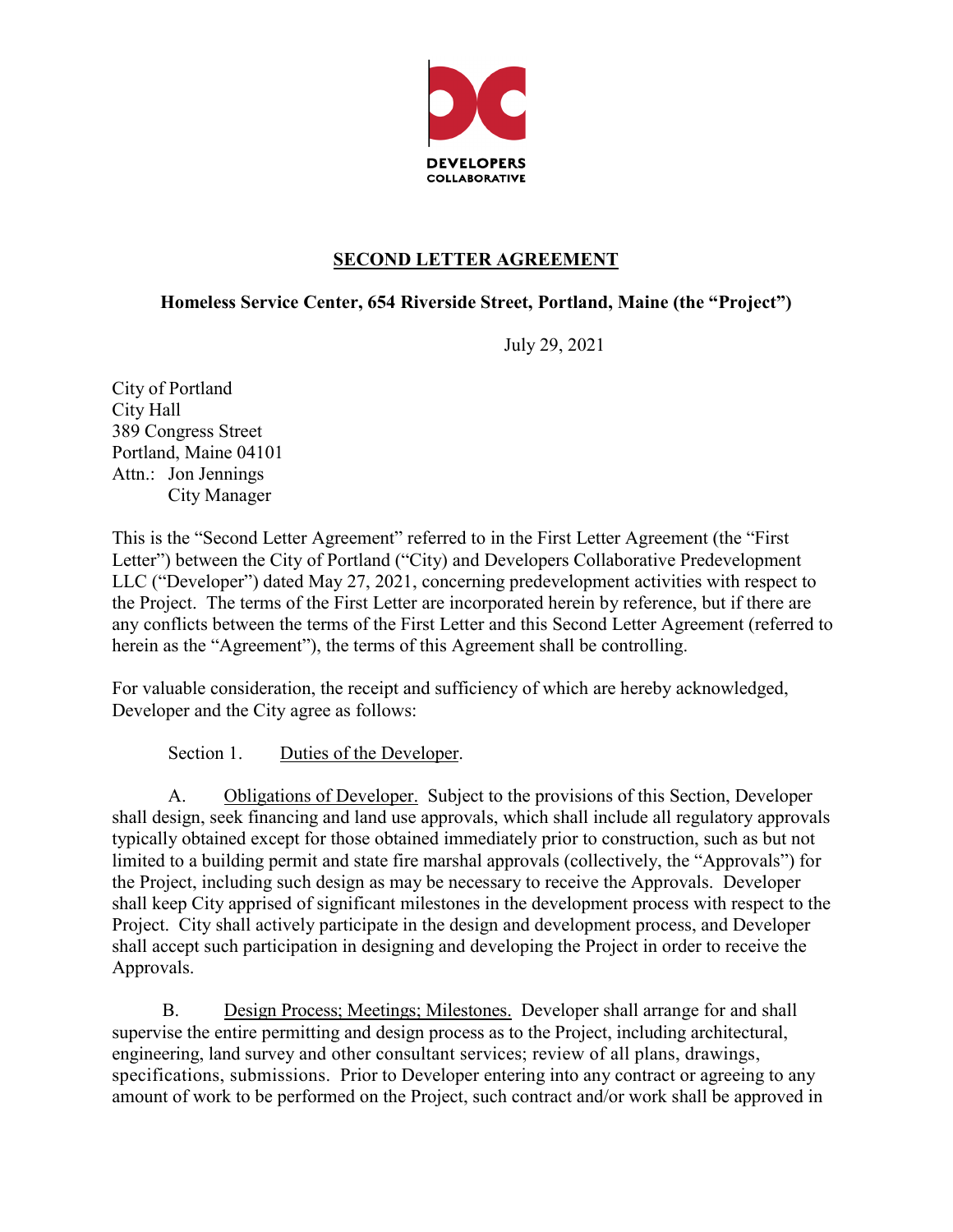writing by the City Manager. The City Manager shall have five (5) business days from receipt of any contract to approve or deny the same. If City Manager does not take any action within five (5) business days from receipt of such contract, such contract shall be deemed rejected. The City will participate in the design process for the Project and Developer shall address, to City's reasonable satisfaction, City's suggestions and concerns when raised. Developer hereby commits to an "open book" transparent process whereby City will have all access to any information affecting the Project Construction Budget.

1. City and Developer agree to mutually cooperate with the goal of moving the Project forward as expeditiously as possible.

2. The parties agree to hold regular status meetings and/or teleconferences, to be attended by representatives of the parties. Developer shall publish in advance of each meeting an agenda and desired outcomes and action steps for each meeting.

3. The parties acknowledge that achieving the goal set forth in subsection (1) above requires performance by both parties of their respective obligations under this Agreement, and in connection therewith, time is of the essence in the performance of the parties' respective duties and obligations under this Agreement.

C. Project Construction Budget. The Developer shall prepare a development budget for the entire Project (the "Project Construction Budget"), which shall be complete and shall cover the planning, design, permitting, construction and delivery of the Project in accordance with applicable requirements of law and the approved Project plans. The Project Construction Budget target shall be that conceptual budget proposed by the Developer in its response to City RFP #21041 (the "RFP"). The Project Construction Budget shall be revised as appropriate, and as mutually agreed to by Developer and City, throughout the Approvals process. Developer and City acknowledge that while the Project Construction Budget is a target, many conditions may affect the final Project Construction Budget, such as, but not limited to: availability of labor and materials, City-requested changes in the design of the Project, lawsuits or appellate actions, or concealed conditions affecting the Project site not reasonably discoverable in the exercise in due diligence.

D. Paying Predevelopment Costs. Developer shall pay for all actual third party soft costs reasonably necessary to move the Project forward and secure the Approvals (the "Predevelopment Costs"). City and Developer acknowledge that, while some soft costs such as, but not limited to, complete architectural drawings are not necessary to obtain the Approvals, City and Developer may choose by mutual written agreement to accelerate the Project Schedule by continuing, by way of example, the architectural design work past that stage strictly required by the Approvals. If such written agreement is signed, such soft costs shall become part of the Predevelopment Costs.

E. Compliance with Law. Developer shall comply with all applicable requirements of law and municipal regulations relative to the development of the Project.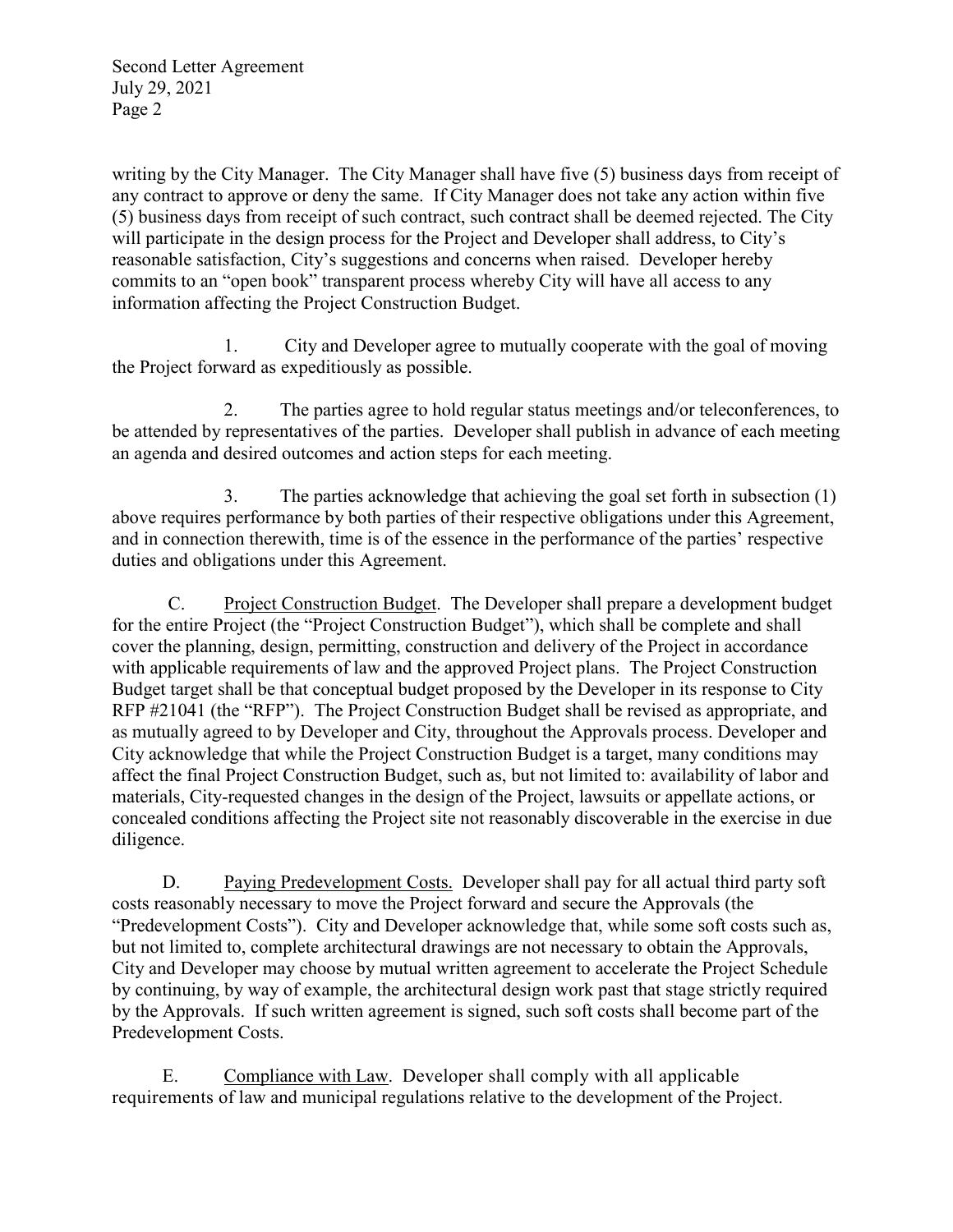F. Authority of Developer to Engage Independent Contractors. In the performance of its duties hereunder, and, except as hereinafter provided, Developer shall have full and complete authority to engage such independent contractors as may be necessary for the timely design and permitting of the Project, and to discharge any such independent contractors so engaged. The fees paid to such independent contractors shall be included in the Project Construction Budget.

G. Disclaimer Of Warranty. Developer will exercise due diligence and commercially reasonable efforts to fulfill its obligations under this Agreement; however, Developer provides no warranty or assurance regarding:

1. The completeness, accuracy or quality of the work performed by the vendors and consultants associated with the Project, including architects, engineers, legal counsel, designers, planners, general contractors, construction managers and sub-contractors; or

2. The accuracy, completeness or sufficiency of engineering reports, soil studies, site reviews by third parties, environmental and other third party studies and reports for the Project.

J. Further Assurances as to Title to the Property. City shall cooperate with and assist Developer in clearing title to the Property, if necessary, so that such title shall be good and marketable and not subject to exceptions that are objectionable to either Developer or to the lender of Project Debt. Any expenses associated with clearing of title, and all transfer taxes and recording fees incurred in connection with the Leases (as defined below) and Project Debt, shall be included in the Project Construction Budget.

2. Duties of the City

A. Information Concerning the Project Site. City shall furnish to the Developer all information in City's possession that is in any way relevant to the Project site or to the development of the Project.

B. Use of Project When Completed. The parties acknowledge and agree that Developer's willingness to acquire a leasehold interest in the Project site and develop the Project is conditioned upon City's expressed need for a homeless services center. Developer would not enter into this Agreement and undertake the Project without assurance from City that City will fully utilize and operate the Project as a homeless service center when complete.

C. City Participation in Development Process. City shall actively participate in the states that City may act or choose not to act in its sole discretion.

development process for the Project and shall assign a project manager to interact with Developer's staff throughout the process. Time being of the essence in development projects generally, City shall not unreasonably delay action on any request by Developer, and shall not unreasonably withhold, delay or condition its consent except where any provision of this Agreement expressly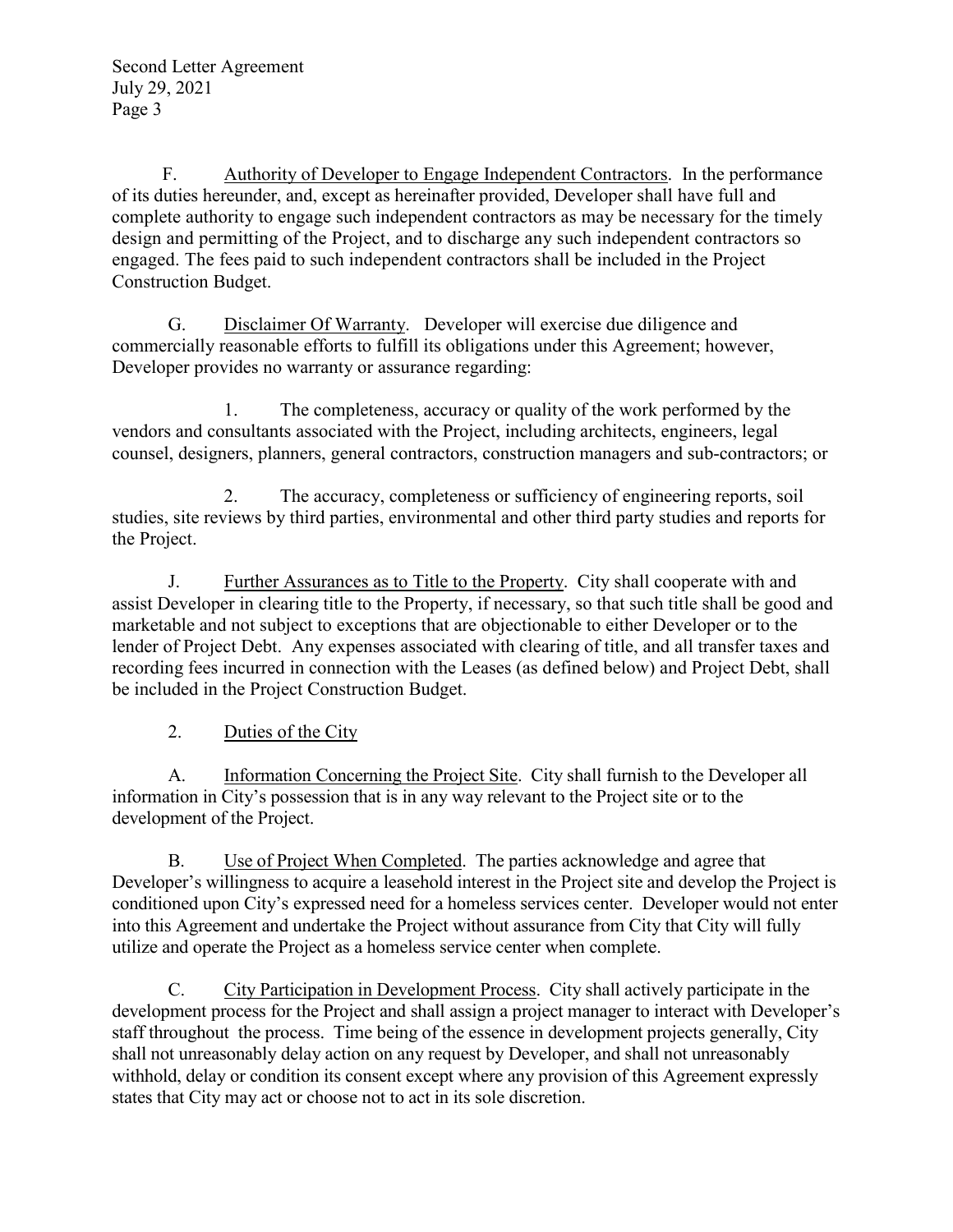## 3. Compensation and Reimbursement of Developer; Next Steps.

A. For its services pursuant to the Project, Developer shall be earn a development fee of \$250,000 (the "Development Fee"), which City acknowledges is significantly below market for projects of the scope of the Project. The Development Fee shall be paid at the time the Leases are executed and the Project closes on its construction financing (collectively "Construction Closing").

B. If for any reason the Project does not move forward and Construction Closing does not occur, or City decides not to pursue the Project, or either party terminates this Agreement for any reason, excluding a termination by Developer for purposes of convenience only within sixty (60) days after the date of this Agreement (together, "Terminating Events") the City shall pay to Developer a breakup fee totaling 16.67% of the Development Fee per 30 day period following the date of this Agreement, up to a maximum of 90 days or 50% of the total Developer Fee, upon the occurrence of said Terminating Event.

C. In addition to any payment of the Development Fee, upon the occurrence of a Terminating Event, all actual Predevelopment Costs incurred and paid by Developer up to the date of such Terminating Event shall be reimbursed by City to Developer in full, based on written invoices supplied by the Developer to the City. Upon payment in full, Developer will assign all of its rights in the work products created to the City.

D. City and Developer contemplate, but do not commit to, entering into a ground lease and master lease structure whereby City would lease the 654 Riverside site (the "Property") to Developer and Developer would lease the Property and the Project back to City, on a long term and coterminous basis. City and Developer agree to negotiate in good faith the essential terms of a master lease and ground lease (together, the "Leases") within 30 days of receipt of the Approvals. City and Developer do further agree to negotiate in good faith mutually agreeable Leases within 60 days of agreeing on the essential terms of the Leases. Upon signing the Leases, the Leases shall be the controlling documents for the relationship between the parties, superseding this Agreement. Developer will target a lease rate equal to 7.6% of the Project Construction Budget, as detailed in Developer's response to the RFP. The Parties contemplate that, after the expiration of the master lease term, the Project will become the Property of the City.

## 4. Term.

The term of this Agreement shall commence on the date hereof and shall end on the earlier to occur of Construction Closing or December 31, 2021, unless extended in writing by mutual agreement of the parties. If the Approvals have not been obtained by December 31, 2021 and the parties have not agreed in writing to extend the term hereof, this Agreement shall end and be of no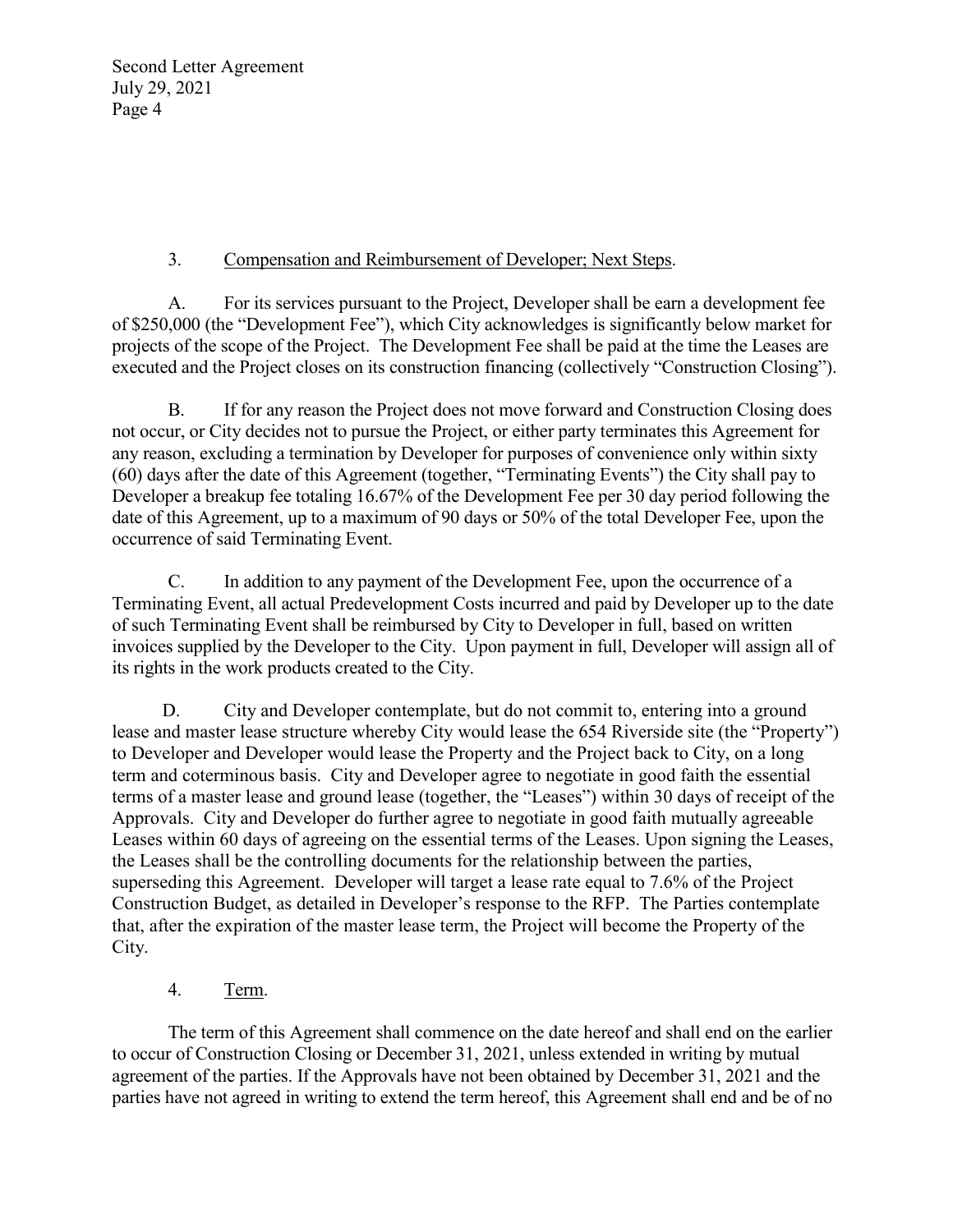further force or effect. Either Party may terminate this Agreement (a) for convenience no earlier than thirty (30) days after the date of this Agreement, or (b) for cause upon five (5) business days' notice.

# 5. Default; Termination.

If either party defaults in its obligations under this Agreement, the nondefaulting party may terminate this Agreement in writing pursuant to Section 4 above. The breakup fee and reimbursement of actual Predevelopment Costs described in Sections 3 B. and 3 C. above shall be paid to Developer notwithstanding any default by Developer under this Agreement.

## 6. Miscellaneous.

A. Relationship of Parties; No Partnership Created. The parties do not intend to be partners or co-venturers in any respect, and this Agreement shall not be deemed to create a partnership or joint venture.

B. Invalidity. In case one or more of the provisions contained in this Agreement (or any portion of such provision) shall for any reason be held to be invalid, illegal, or unenforceable in any respect, such invalidity, illegality, or unenforceability shall not affect any other provision of this Agreement (or any portion of any such provision) but this Agreement shall be construed as if such invalid, illegal or unenforceable provision (or portion thereof) had never been contained herein.

C. Third Parties. There are no third-party beneficiaries to this Agreement, and no terms or provisions created by this Agreement may be enforced by or for the benefit of any person or party not a signatory to this Agreement.

D. Modifications; Waivers. No change or modification of this Agreement shall be valid or binding upon the parties hereto, nor shall any waiver of any term or condition in the future, unless such change or modification or waiver shall be in writing and signed by the parties hereto.

E. Construction. This Agreement shall be governed by and construed in accordance with the laws of the State of Maine without reference to the choice of law or conflicts of laws provisions thereof. The titles of the sections and paragraphs herein have been inserted as a matter of convenience of reference only and shall not control or affect the meaning or construction of any of the terms or provisions herein.

F. Notices. All notices, demands, requests and other communications required or permitted hereunder shall be in writing and shall be deemed to be properly delivered or made if (i) personally served, (ii) sent by nationally-recognized overnight express delivery service, (iii) sent by United States certified mail, return receipt requested, postage prepaid, or (iv) sent by electronic transfer, with prompt telephone confirmation, addressed to the other party at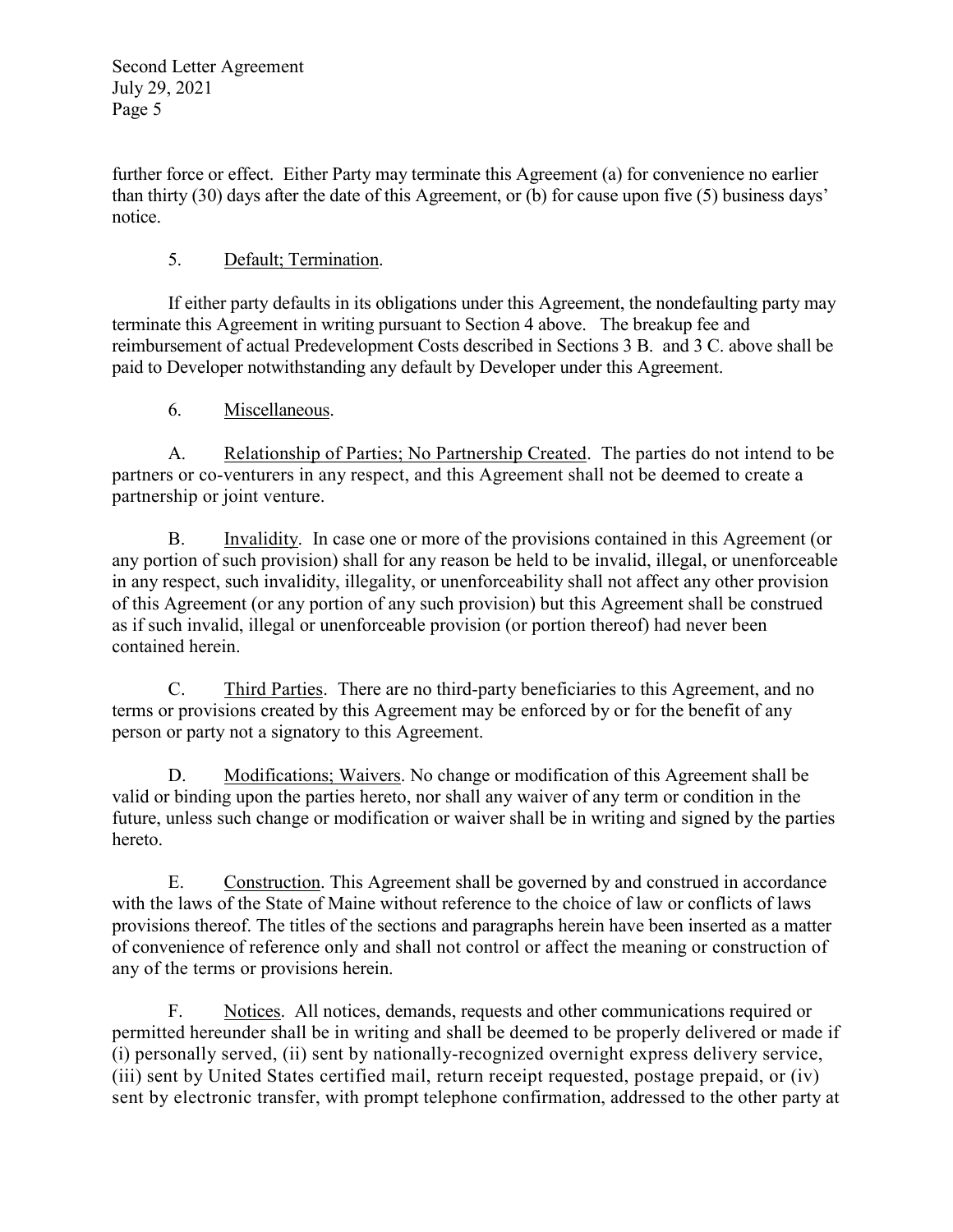its address set forth below, or at such other address as either party may from time to time designate by notice to the other. All such notices, demands, requests and other communication hereunder shall be deemed effective upon actual receipt thereof.

| If to City      | City of Portland<br>City Hall<br>389 Congress Street<br>Portland, Maine<br>Attn: City Manager                                     |
|-----------------|-----------------------------------------------------------------------------------------------------------------------------------|
| With a copy to: | Nicholas J. Morrill, Esq.<br>Jensen Baird Gardner & Henry<br>10 Free Street<br>Portland, Maine 04101                              |
| If to Developer | Developers Collaborative Predevelopment LLC<br>100 Commercial Street, Suite 414<br>Portland, Maine 04101<br>Attn: Kevin R. Bunker |
| With a copy to: | Maurice A. Selinger, III, Esq.<br><b>Curtis Thaxter</b><br>One Canal Plaza, P.O. Box 7320<br>Portland, Maine 04112                |

Any party hereto may, at any time, by ten (10) days' written notice given to the other party hereto, designate any other address in substitution of the foregoing address to which such notice or communication shall be given.

IN WITNESS WHEREOF, the parties have caused this Second Letter Agreement to be executed by their duly authorized representatives as of the day and year first written above.

CITY OF PORTLAND DEVELOPERS COLLABORATIVE PREDEVELOPMENT LLC, Developer

| т<br>- |  |  |  |
|--------|--|--|--|
|        |  |  |  |